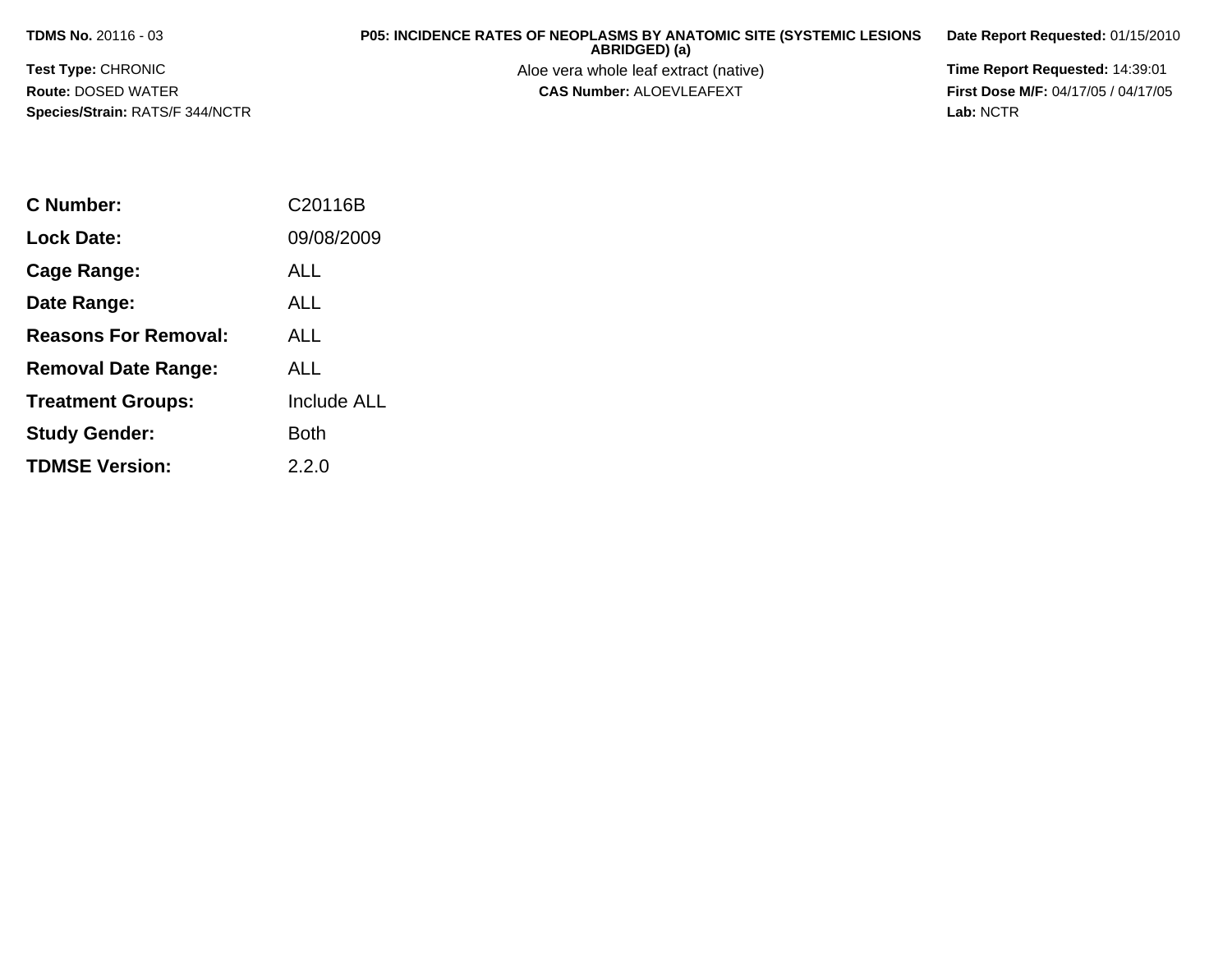| <b>TDMS No. 20116 - 03</b>              | P05: INCIDENCE RATES OF NEOPLASMS BY ANATOMIC SITE (SYSTEMIC LESIONS<br>ABRIDGED) (a) |                                 |                         |                         |                                     |
|-----------------------------------------|---------------------------------------------------------------------------------------|---------------------------------|-------------------------|-------------------------|-------------------------------------|
| Test Type: CHRONIC                      |                                                                                       | Time Report Requested: 14:39:01 |                         |                         |                                     |
| Route: DOSED WATER                      |                                                                                       | <b>CAS Number: ALOEVLEAFEXT</b> |                         |                         | First Dose M/F: 04/17/05 / 04/17/05 |
| Species/Strain: RATS/F 344/NCTR         |                                                                                       |                                 |                         |                         | Lab: NCTR                           |
| FISCHER 344 RATS-NCTR RATS MALE         | <b>CONTROL WATER</b>                                                                  | ALOEWHOLLEAF 0.5                | <b>ALOEWHOLLEAF 1.0</b> | <b>ALOEWHOLLEAF 1.5</b> |                                     |
| <b>Disposition Summary</b>              |                                                                                       |                                 |                         |                         |                                     |
| <b>Animals Initially In Study</b>       | 48                                                                                    | 48                              | 48                      | 48                      |                                     |
| <b>Early Deaths</b>                     |                                                                                       |                                 |                         |                         |                                     |
| <b>Moribund Sacrifice</b>               | 28                                                                                    | 26                              | 23                      | 26                      |                                     |
| <b>Natural Death</b>                    | $\mathbf{2}$                                                                          | 5                               | $\overline{2}$          | 4                       |                                     |
| <b>Survivors</b>                        |                                                                                       |                                 |                         |                         |                                     |
| <b>Moribund Sacrifice</b>               | 3                                                                                     |                                 | 4                       | 3                       |                                     |
| <b>Terminal Sacrifice</b>               | 15                                                                                    | 17                              | 19                      | 15                      |                                     |
| <b>Animals Examined Microscopically</b> | 48                                                                                    | 48                              | 48                      | 48                      |                                     |
|                                         |                                                                                       |                                 |                         |                         |                                     |
| <b>ALIMENTARY SYSTEM</b>                |                                                                                       |                                 |                         |                         |                                     |
| Esophagus                               | (48)                                                                                  | (48)                            | (48)                    | (48)                    |                                     |
| Intestine Large, Ascending Colon        | (47)                                                                                  | (47)                            | (48)                    | (46)                    |                                     |
| Adenoma                                 |                                                                                       |                                 | 19 (40%)                | 8 (17%)                 |                                     |
| Carcinoma                               |                                                                                       |                                 | 4(8%)                   | 8 (17%)                 |                                     |
| Leiomyoma                               |                                                                                       |                                 | 1(2%)                   |                         |                                     |
| Intestine Large, Cecum                  | (46)                                                                                  | (45)                            | (48)                    | (48)                    |                                     |
| Adenoma                                 |                                                                                       |                                 | 8 (17%)                 | 7 (15%)                 |                                     |
| Adenoma, Multiple                       |                                                                                       |                                 |                         | 1(2%)                   |                                     |
| Carcinoma                               |                                                                                       |                                 | 1(2%)                   | 2(4%)                   |                                     |
| Leiomyosarcoma                          |                                                                                       |                                 |                         | 1(2%)                   |                                     |
| Intestine Large, Colon                  | (0)                                                                                   | (1)                             | (3)                     | (5)                     |                                     |
| Adenoma                                 |                                                                                       |                                 | 1(33%)                  | 2(40%)                  |                                     |
| Carcinoma                               |                                                                                       |                                 | 1 (33%)                 |                         |                                     |
| Intestine Large, Descending Colon       | (47)                                                                                  | (46)                            | (46)                    | (47)                    |                                     |
| Carcinoma                               |                                                                                       |                                 | 1(2%)                   |                         |                                     |
| Intestine Large, Rectum                 | (47)                                                                                  | (47)                            | (48)                    | (48)                    |                                     |
| Intestine Large, Transverse Colon       | (47)                                                                                  | (47)                            | (47)                    | (47)                    |                                     |
| Adenoma                                 |                                                                                       |                                 | 6 (13%)                 | 3(6%)                   |                                     |
| Carcinoma                               |                                                                                       |                                 | 1(2%)                   | 1(2%)                   |                                     |
| <b>Intestine Small</b>                  | (0)                                                                                   | (1)                             | (0)                     | (0)                     |                                     |
| Intestine Small, Duodenum               | (48)                                                                                  | (46)                            | (48)                    | (48)                    |                                     |
| Intestine Small, Ileum                  | (45)                                                                                  | (45)                            | (48)                    | (48)                    |                                     |
| Intestine Small, Jejunum                | (45)                                                                                  | (44)                            | (46)                    | (46)                    |                                     |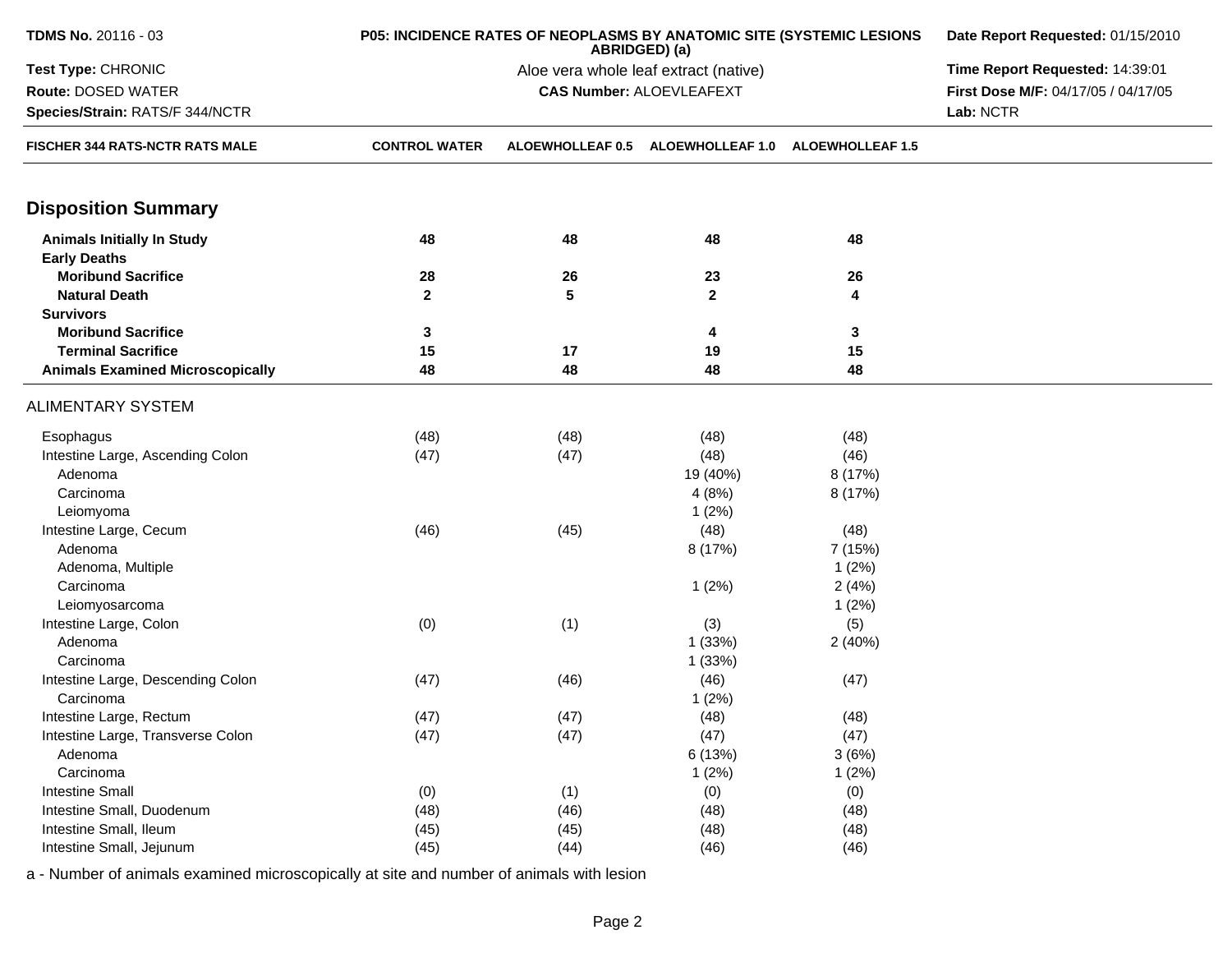| <b>TDMS No. 20116 - 03</b>                                                               | P05: INCIDENCE RATES OF NEOPLASMS BY ANATOMIC SITE (SYSTEMIC LESIONS | Date Report Requested: 01/15/2010 |                                                        |                         |                                                  |
|------------------------------------------------------------------------------------------|----------------------------------------------------------------------|-----------------------------------|--------------------------------------------------------|-------------------------|--------------------------------------------------|
| Test Type: CHRONIC                                                                       |                                                                      |                                   | ABRIDGED) (a)<br>Aloe vera whole leaf extract (native) |                         | Time Report Requested: 14:39:01                  |
| <b>Route: DOSED WATER</b><br>Species/Strain: RATS/F 344/NCTR                             |                                                                      | <b>CAS Number: ALOEVLEAFEXT</b>   |                                                        |                         | First Dose M/F: 04/17/05 / 04/17/05<br>Lab: NCTR |
| FISCHER 344 RATS-NCTR RATS MALE                                                          | <b>CONTROL WATER</b>                                                 | <b>ALOEWHOLLEAF 0.5</b>           | <b>ALOEWHOLLEAF 1.0</b>                                | <b>ALOEWHOLLEAF 1.5</b> |                                                  |
| Carcinoma                                                                                |                                                                      | 1(2%)                             |                                                        |                         |                                                  |
| Liver                                                                                    | (48)                                                                 | (48)                              | (48)                                                   | (48)                    |                                                  |
| Cholangiocarcinoma                                                                       |                                                                      | 1(2%)                             |                                                        |                         |                                                  |
| Hepatocellular Adenoma                                                                   | 5 (10%)                                                              | 1(2%)                             |                                                        |                         |                                                  |
| Hepatocellular Carcinoma                                                                 | 3(6%)                                                                |                                   |                                                        | 1(2%)                   |                                                  |
| Mesentery                                                                                | (10)                                                                 | (10)                              | (4)                                                    | (5)                     |                                                  |
| Oral Mucosa                                                                              | (2)                                                                  | (1)                               | (2)                                                    | (1)                     |                                                  |
| Sarcoma                                                                                  |                                                                      |                                   | 1(50%)                                                 |                         |                                                  |
| Squamous Cell Papilloma                                                                  |                                                                      | 1 (100%)                          | 1(50%)                                                 | 1 (100%)                |                                                  |
| Pancreas                                                                                 | (48)                                                                 | (48)                              | (48)                                                   | (48)                    |                                                  |
| Mixed Tumor Benign                                                                       |                                                                      | 1(2%)                             |                                                        |                         |                                                  |
| Acinar Cell, Adenoma                                                                     |                                                                      | 1(2%)                             |                                                        | 1(2%)                   |                                                  |
| <b>Proximal Colon</b>                                                                    | (44)                                                                 | (44)                              | (46)                                                   | (41)                    |                                                  |
| Adenoma                                                                                  |                                                                      |                                   | 7 (15%)                                                | 10 (24%)                |                                                  |
| Carcinoma                                                                                |                                                                      |                                   | 4(9%)                                                  | 4 (10%)                 |                                                  |
| <b>Salivary Glands</b>                                                                   | (48)                                                                 | (48)                              | (48)                                                   | (48)                    |                                                  |
| Sublingual Gland, Adenoma                                                                |                                                                      | 1(2%)                             |                                                        |                         |                                                  |
| Stomach, Forestomach                                                                     | (48)                                                                 | (47)                              | (48)                                                   | (48)                    |                                                  |
| Squamous Cell Papilloma                                                                  |                                                                      | 1(2%)                             |                                                        |                         |                                                  |
| Stomach, Glandular                                                                       | (48)                                                                 | (47)                              | (48)                                                   | (48)                    |                                                  |
| CARDIOVASCULAR SYSTEM                                                                    |                                                                      |                                   |                                                        |                         |                                                  |
| <b>Blood Vessel</b>                                                                      | (48)                                                                 | (48)                              | (48)                                                   | (48)                    |                                                  |
| Heart                                                                                    | (48)                                                                 | (48)                              | (48)                                                   | (48)                    |                                                  |
| Schwannoma Malignant                                                                     | 1(2%)                                                                | 2(4%)                             | 2(4%)                                                  | 2(4%)                   |                                                  |
| Pericardium, Osteosarcoma, Metastatic, Bone                                              |                                                                      | 1(2%)                             |                                                        |                         |                                                  |
| <b>ENDOCRINE SYSTEM</b>                                                                  |                                                                      |                                   |                                                        |                         |                                                  |
| <b>Adrenal Cortex</b>                                                                    | (48)                                                                 | (48)                              | (48)                                                   | (48)                    |                                                  |
| Adenoma                                                                                  |                                                                      | 1(2%)                             | 1(2%)                                                  |                         |                                                  |
| Adrenal Medulla                                                                          | (48)                                                                 | (47)                              | (48)                                                   | (48)                    |                                                  |
| Pheochromocytoma Benign                                                                  | 1(2%)                                                                |                                   | 1(2%)                                                  | 4(8%)                   |                                                  |
| Pheochromocytoma Malignant                                                               | 3(6%)                                                                | 10 (21%)                          | 14 (29%)                                               | 7 (15%)                 |                                                  |
| a - Number of animals examined microscopically at site and number of animals with lesion |                                                                      |                                   |                                                        |                         |                                                  |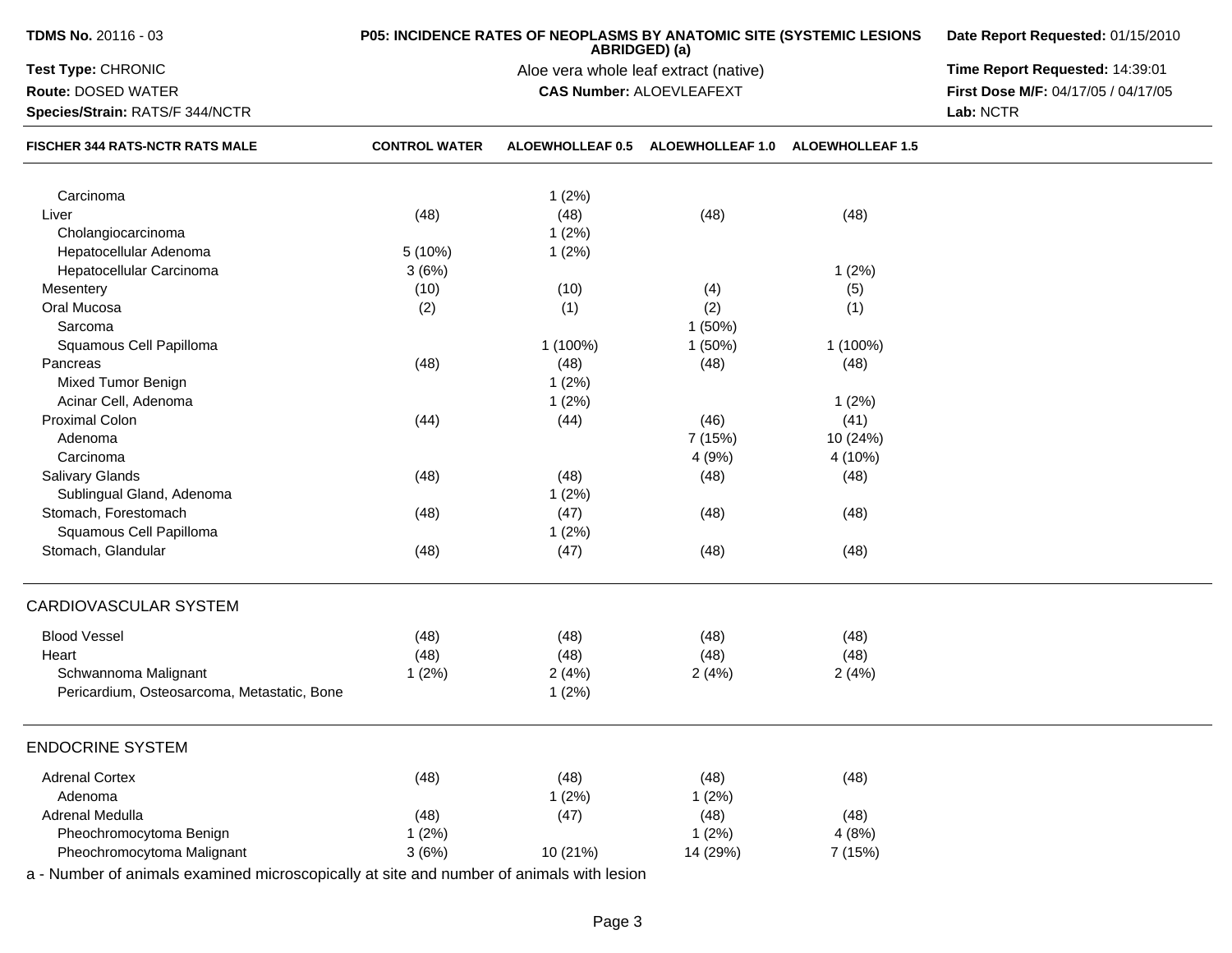| TDMS No. 20116 - 03                    | P05: INCIDENCE RATES OF NEOPLASMS BY ANATOMIC SITE (SYSTEMIC LESIONS | Date Report Requested: 01/15/2010     |                                                    |          |                                     |
|----------------------------------------|----------------------------------------------------------------------|---------------------------------------|----------------------------------------------------|----------|-------------------------------------|
| Test Type: CHRONIC                     |                                                                      | Aloe vera whole leaf extract (native) | Time Report Requested: 14:39:01                    |          |                                     |
| <b>Route: DOSED WATER</b>              |                                                                      |                                       | <b>CAS Number: ALOEVLEAFEXT</b>                    |          | First Dose M/F: 04/17/05 / 04/17/05 |
| Species/Strain: RATS/F 344/NCTR        |                                                                      |                                       | Lab: NCTR                                          |          |                                     |
| <b>FISCHER 344 RATS-NCTR RATS MALE</b> | <b>CONTROL WATER</b>                                                 |                                       | ALOEWHOLLEAF 0.5 ALOEWHOLLEAF 1.0 ALOEWHOLLEAF 1.5 |          |                                     |
| Bilateral, Pheochromocytoma Benign     | 2(4%)                                                                |                                       | 1(2%)                                              |          |                                     |
| Bilateral, Pheochromocytoma Malignant  | 4(8%)                                                                | 2(4%)                                 | 1(2%)                                              | 1(2%)    |                                     |
| Islets, Pancreatic                     | (48)                                                                 | (48)                                  | (48)                                               | (48)     |                                     |
| Adenoma                                | 3(6%)                                                                | 4(8%)                                 | 5(10%)                                             | 4(8%)    |                                     |
| Parathyroid Gland                      | (47)                                                                 | (48)                                  | (46)                                               | (48)     |                                     |
| Adenoma                                | 1(2%)                                                                | 1(2%)                                 |                                                    | 1(2%)    |                                     |
| <b>Pituitary Gland</b>                 | (48)                                                                 | (48)                                  | (47)                                               | (48)     |                                     |
| Pars Distalis, Adenoma                 | 30 (63%)                                                             | 30 (63%)                              | 27 (57%)                                           | 22 (46%) |                                     |
| <b>Thyroid Gland</b>                   | (48)                                                                 | (47)                                  | (48)                                               | (48)     |                                     |
| Bilateral, C-cell, Adenoma             |                                                                      |                                       |                                                    | 1(2%)    |                                     |
| C-cell, Adenoma                        | 2(4%)                                                                | 7 (15%)                               | 3(6%)                                              | 2(4%)    |                                     |
| C-cell, Carcinoma                      | 1(2%)                                                                | 1(2%)                                 | 3(6%)                                              |          |                                     |
| Follicular Cell, Adenoma               | 2(4%)                                                                | 1(2%)                                 | 1(2%)                                              |          |                                     |
| Follicular Cell, Carcinoma             |                                                                      |                                       | 1(2%)                                              |          |                                     |
| <b>GENERAL BODY SYSTEM</b>             |                                                                      |                                       |                                                    |          |                                     |
| <b>Tissue NOS</b>                      | (0)                                                                  | (0)                                   | (1)                                                | (2)      |                                     |
| <b>GENITAL SYSTEM</b>                  |                                                                      |                                       |                                                    |          |                                     |
| Epididymis                             | (48)                                                                 | (48)                                  | (48)                                               | (48)     |                                     |
| <b>Preputial Gland</b>                 | (48)                                                                 | (48)                                  | (48)                                               | (48)     |                                     |
| Adenoma                                | 5 (10%)                                                              | 4(8%)                                 | 2(4%)                                              | 1(2%)    |                                     |
| Carcinoma                              | 2(4%)                                                                |                                       | 3(6%)                                              | 1(2%)    |                                     |
| Squamous Cell Carcinoma                | 4(8%)                                                                | 2(4%)                                 |                                                    | 1(2%)    |                                     |
| Squamous Cell Papilloma                |                                                                      | 1(2%)                                 | 3(6%)                                              |          |                                     |
| Prostate                               | (48)                                                                 | (48)                                  | (48)                                               | (48)     |                                     |
| Seminal Vesicle                        | (48)                                                                 | (48)                                  | (48)                                               | (48)     |                                     |
| <b>Testes</b>                          | (48)                                                                 | (48)                                  | (48)                                               | (48)     |                                     |
| Bilateral, Interstitial Cell, Adenoma  | 27 (56%)                                                             | 25 (52%)                              | 28 (58%)                                           | 23 (48%) |                                     |
| Interstitial Cell, Adenoma             | 10 (21%)                                                             | 14 (29%)                              | 7 (15%)                                            | 11 (23%) |                                     |
|                                        |                                                                      |                                       |                                                    |          |                                     |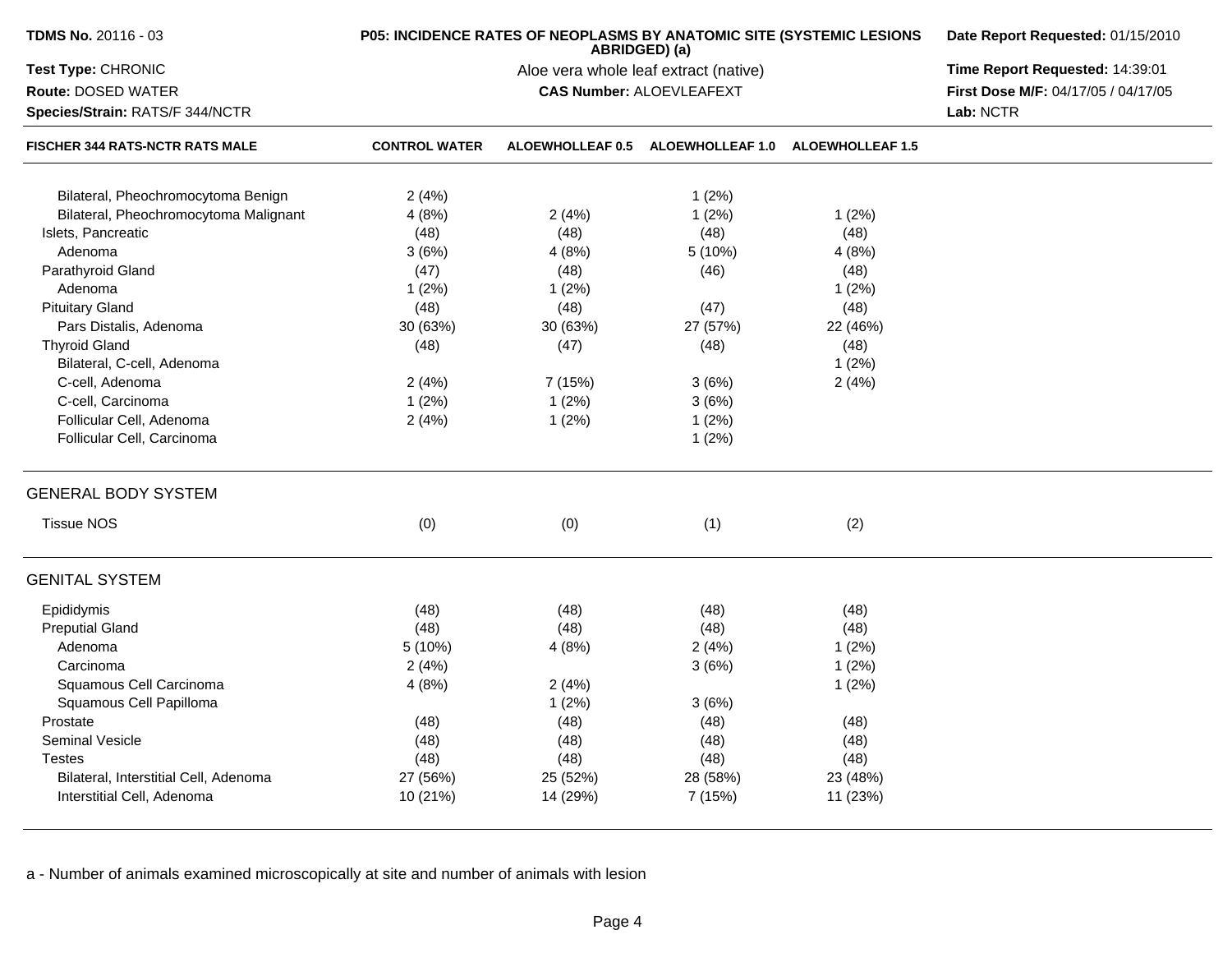| <b>TDMS No. 20116 - 03</b>                                                                                                                                                                                                                                                                                            |                                                           | P05: INCIDENCE RATES OF NEOPLASMS BY ANATOMIC SITE (SYSTEMIC LESIONS<br>ABRIDGED) (a) | Date Report Requested: 01/15/2010<br>Time Report Requested: 14:39:01<br>First Dose M/F: 04/17/05 / 04/17/05<br>Lab: NCTR |                                                  |  |
|-----------------------------------------------------------------------------------------------------------------------------------------------------------------------------------------------------------------------------------------------------------------------------------------------------------------------|-----------------------------------------------------------|---------------------------------------------------------------------------------------|--------------------------------------------------------------------------------------------------------------------------|--------------------------------------------------|--|
| Test Type: CHRONIC<br>Route: DOSED WATER<br>Species/Strain: RATS/F 344/NCTR                                                                                                                                                                                                                                           |                                                           | Aloe vera whole leaf extract (native)<br><b>CAS Number: ALOEVLEAFEXT</b>              |                                                                                                                          |                                                  |  |
| FISCHER 344 RATS-NCTR RATS MALE                                                                                                                                                                                                                                                                                       | <b>CONTROL WATER</b>                                      | ALOEWHOLLEAF 0.5                                                                      | <b>ALOEWHOLLEAF 1.0</b>                                                                                                  | <b>ALOEWHOLLEAF 1.5</b>                          |  |
| <b>HEMATOPOIETIC SYSTEM</b>                                                                                                                                                                                                                                                                                           |                                                           |                                                                                       |                                                                                                                          |                                                  |  |
| <b>Bone Marrow</b><br>Lymph Node<br>Cervical, Carcinoma, Metastatic, Thyroid Gland<br>Lymph Node, Mandibular<br>Lymph Node, Mesenteric<br>Spleen<br>Hemangiosarcoma<br>Thymus                                                                                                                                         | (48)<br>(24)<br>(48)<br>(47)<br>(48)<br>(46)              | (48)<br>(13)<br>(48)<br>(48)<br>(48)<br>1(2%)<br>(47)                                 | (48)<br>(19)<br>1(5%)<br>(48)<br>(48)<br>(48)<br>(44)                                                                    | (48)<br>(17)<br>(48)<br>(48)<br>(48)<br>(44)     |  |
| <b>INTEGUMENTARY SYSTEM</b>                                                                                                                                                                                                                                                                                           |                                                           |                                                                                       |                                                                                                                          |                                                  |  |
| Mammary Gland<br>Adenocarcinoma<br>Fibroadenoma<br>Skin<br><b>Basal Cell Carcinoma</b><br>Fibroma<br>Granular Cell Tumor Benign<br>Hemangiosarcoma<br>Keratoacanthoma<br>Lipoma<br>Sarcoma<br>Sebaceous Gland, Adenoma<br>Subcutaneous Tissue, Fibroma<br>Subcutaneous Tissue, Lipoma<br>Subcutaneous Tissue, Sarcoma | (44)<br>1(2%)<br>(48)<br>4(8%)<br>1(2%)<br>1(2%)<br>1(2%) | (46)<br>1(2%)<br>4(9%)<br>(48)<br>1(2%)<br>1(2%)<br>1(2%)<br>1(2%)<br>1(2%)           | (48)<br>1(2%)<br>3(6%)<br>(48)<br>3(6%)<br>1(2%)<br>1(2%)<br>1(2%)<br>1(2%)<br>1(2%)                                     | (41)<br>1(2%)<br>(48)<br>1(2%)<br>2(4%)<br>2(4%) |  |
| MUSCULOSKELETAL SYSTEM<br>Bone<br>Chondrosarcoma<br>Osteoma                                                                                                                                                                                                                                                           | (0)                                                       | (2)<br>1(50%)                                                                         | (2)<br>1(50%)                                                                                                            | (1)                                              |  |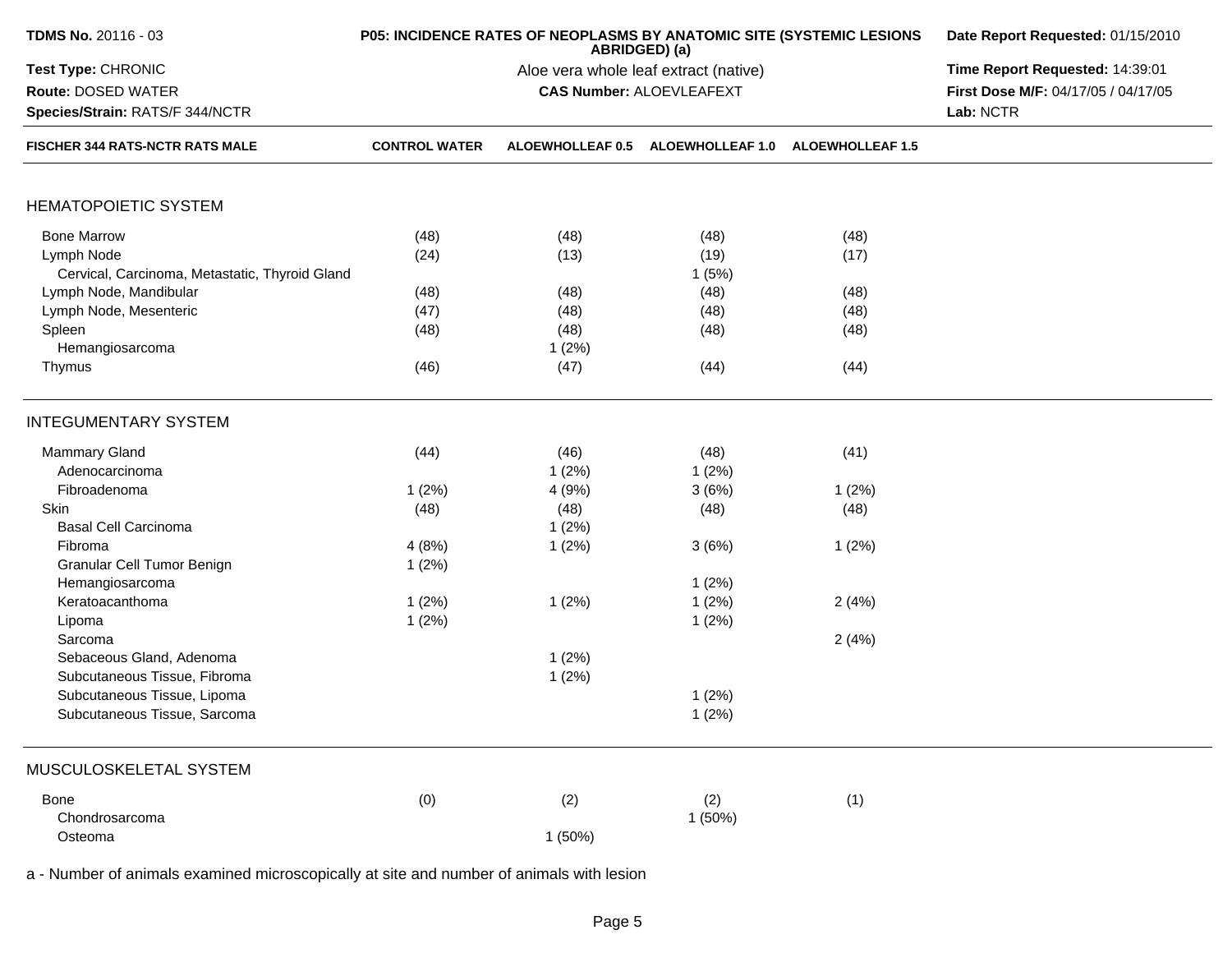| TDMS No. 20116 - 03                                    | P05: INCIDENCE RATES OF NEOPLASMS BY ANATOMIC SITE (SYSTEMIC LESIONS | Date Report Requested: 01/15/2010<br>Time Report Requested: 14:39:01 |                                                                          |                                   |                                     |
|--------------------------------------------------------|----------------------------------------------------------------------|----------------------------------------------------------------------|--------------------------------------------------------------------------|-----------------------------------|-------------------------------------|
| Test Type: CHRONIC                                     |                                                                      |                                                                      |                                                                          |                                   |                                     |
| Route: DOSED WATER                                     |                                                                      |                                                                      | Aloe vera whole leaf extract (native)<br><b>CAS Number: ALOEVLEAFEXT</b> |                                   | First Dose M/F: 04/17/05 / 04/17/05 |
| Species/Strain: RATS/F 344/NCTR                        |                                                                      | Lab: NCTR                                                            |                                                                          |                                   |                                     |
| FISCHER 344 RATS-NCTR RATS MALE                        | <b>CONTROL WATER</b>                                                 | ALOEWHOLLEAF 0.5                                                     |                                                                          | ALOEWHOLLEAF 1.0 ALOEWHOLLEAF 1.5 |                                     |
| Rib, Osteosarcoma                                      |                                                                      | 1(50%)                                                               |                                                                          |                                   |                                     |
| Bone, Femur                                            | (48)                                                                 | (48)                                                                 | (48)                                                                     | (48)                              |                                     |
| <b>Skeletal Muscle</b>                                 | (2)                                                                  | (2)                                                                  | (0)                                                                      | (2)                               |                                     |
| NERVOUS SYSTEM                                         |                                                                      |                                                                      |                                                                          |                                   |                                     |
| <b>Brain</b>                                           | (0)                                                                  | (0)                                                                  | (1)                                                                      | (0)                               |                                     |
| Meninges, Meningioma Malignant                         |                                                                      |                                                                      | 1 (100%)                                                                 |                                   |                                     |
| Brain, Brain Stem                                      | (48)                                                                 | (48)                                                                 | (48)                                                                     | (48)                              |                                     |
| Brain, Cerebellum                                      | (48)                                                                 |                                                                      | (48)                                                                     |                                   |                                     |
|                                                        |                                                                      | (48)                                                                 |                                                                          | (48)                              |                                     |
| Brain, Cerebrum                                        | (48)                                                                 | (48)                                                                 | (48)                                                                     | (48)                              |                                     |
| Granular Cell Tumor Benign                             | 1(2%)                                                                |                                                                      |                                                                          |                                   |                                     |
| Spinal Cord                                            | (1)                                                                  | (1)                                                                  | (0)                                                                      | (3)                               |                                     |
| Astrocytoma Malignant                                  |                                                                      |                                                                      |                                                                          | 1(33%)                            |                                     |
| <b>RESPIRATORY SYSTEM</b>                              |                                                                      |                                                                      |                                                                          |                                   |                                     |
| Lung                                                   | (48)                                                                 | (48)                                                                 | (48)                                                                     | (48)                              |                                     |
| Alveolar/Bronchiolar Adenoma                           |                                                                      | 5(10%)                                                               |                                                                          | 1(2%)                             |                                     |
| Carcinoma, Metastatic, Thyroid Gland                   |                                                                      |                                                                      | 1(2%)                                                                    |                                   |                                     |
|                                                        |                                                                      |                                                                      |                                                                          |                                   |                                     |
| Chondrosarcoma, Metastatic, Bone                       |                                                                      |                                                                      | 1(2%)                                                                    |                                   |                                     |
| Osteosarcoma, Metastatic, Bone                         |                                                                      | 1(2%)                                                                |                                                                          |                                   |                                     |
| Sarcoma, Metastatic, Skin                              |                                                                      |                                                                      |                                                                          | 1(2%)                             |                                     |
| Nose                                                   | (48)                                                                 | (48)                                                                 | (47)                                                                     | (48)                              |                                     |
| Sarcoma, Metastatic, Oral Mucosa                       |                                                                      |                                                                      | 1(2%)                                                                    |                                   |                                     |
| Trachea                                                | (48)                                                                 | (48)                                                                 | (48)                                                                     | (48)                              |                                     |
| SPECIAL SENSES SYSTEM                                  |                                                                      |                                                                      |                                                                          |                                   |                                     |
| Eye                                                    | (47)                                                                 | (46)                                                                 | (47)                                                                     | (48)                              |                                     |
| Harderian Gland                                        | (48)                                                                 | (48)                                                                 | (48)                                                                     | (48)                              |                                     |
| <b>Lacrimal Gland</b>                                  | (0)                                                                  | (1)                                                                  | (0)                                                                      | (0)                               |                                     |
|                                                        |                                                                      | 1 (100%)                                                             |                                                                          |                                   |                                     |
| Squamous Cell Carcinoma, Metastatic,<br>Zymbal'S Gland |                                                                      |                                                                      |                                                                          |                                   |                                     |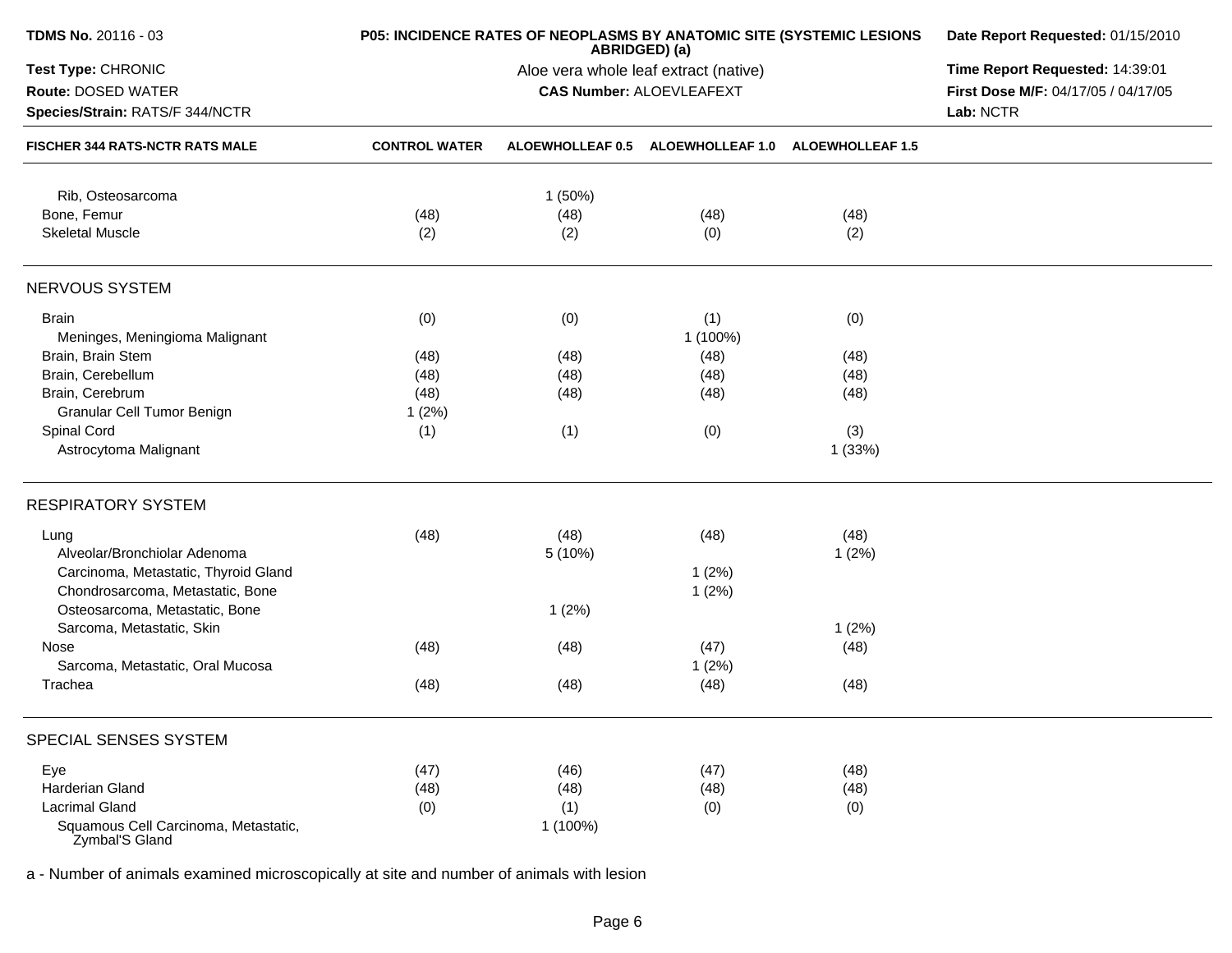| <b>TDMS No. 20116 - 03</b>             |                      | P05: INCIDENCE RATES OF NEOPLASMS BY ANATOMIC SITE (SYSTEMIC LESIONS<br>ABRIDGED) (a) |                                       |                         |                                     |  |
|----------------------------------------|----------------------|---------------------------------------------------------------------------------------|---------------------------------------|-------------------------|-------------------------------------|--|
| Test Type: CHRONIC                     |                      |                                                                                       | Aloe vera whole leaf extract (native) |                         | Time Report Requested: 14:39:01     |  |
| <b>Route: DOSED WATER</b>              |                      |                                                                                       | <b>CAS Number: ALOEVLEAFEXT</b>       |                         | First Dose M/F: 04/17/05 / 04/17/05 |  |
| Species/Strain: RATS/F 344/NCTR        |                      |                                                                                       |                                       |                         | Lab: NCTR                           |  |
| <b>FISCHER 344 RATS-NCTR RATS MALE</b> | <b>CONTROL WATER</b> | <b>ALOEWHOLLEAF 0.5</b>                                                               | <b>ALOEWHOLLEAF 1.0</b>               | <b>ALOEWHOLLEAF 1.5</b> |                                     |  |
| Zymbal's Gland<br>Carcinoma            | (0)                  | (2)                                                                                   | (1)<br>1 (100%)                       | (0)                     |                                     |  |
| Squamous Cell Carcinoma                |                      | 2 (100%)                                                                              |                                       |                         |                                     |  |
| <b>URINARY SYSTEM</b>                  |                      |                                                                                       |                                       |                         |                                     |  |
| Kidney                                 | (48)                 | (48)                                                                                  | (48)                                  | (48)                    |                                     |  |
| Renal Tubule, Adenoma                  | 1(2%)                |                                                                                       |                                       | 1(2%)                   |                                     |  |
| Urinary Bladder                        | (48)                 | (48)                                                                                  | (48)                                  | (48)                    |                                     |  |
| Transitional Epithelium, Papilloma     | $1(2\%)$             | 1(2%)                                                                                 |                                       |                         |                                     |  |
| <b>SYSTEMIC LESIONS</b>                |                      |                                                                                       |                                       |                         |                                     |  |
| Multiple Organ<br>Histiocytic Sarcoma  | $*(48)$<br>1(2%)     | $*(48)$<br>1(2%)                                                                      | $*(48)$                               | $*(48)$                 |                                     |  |
| Leukemia Mononuclear                   | 27 (56%)             | 21 (44%)                                                                              | 24 (50%)                              | 24 (50%)                |                                     |  |
| Mesothelioma Malignant                 |                      | 3(6%)                                                                                 | 1(2%)                                 | 2(4%)                   |                                     |  |
|                                        |                      |                                                                                       |                                       |                         |                                     |  |

\* Number of animals with any tissue examined microscopically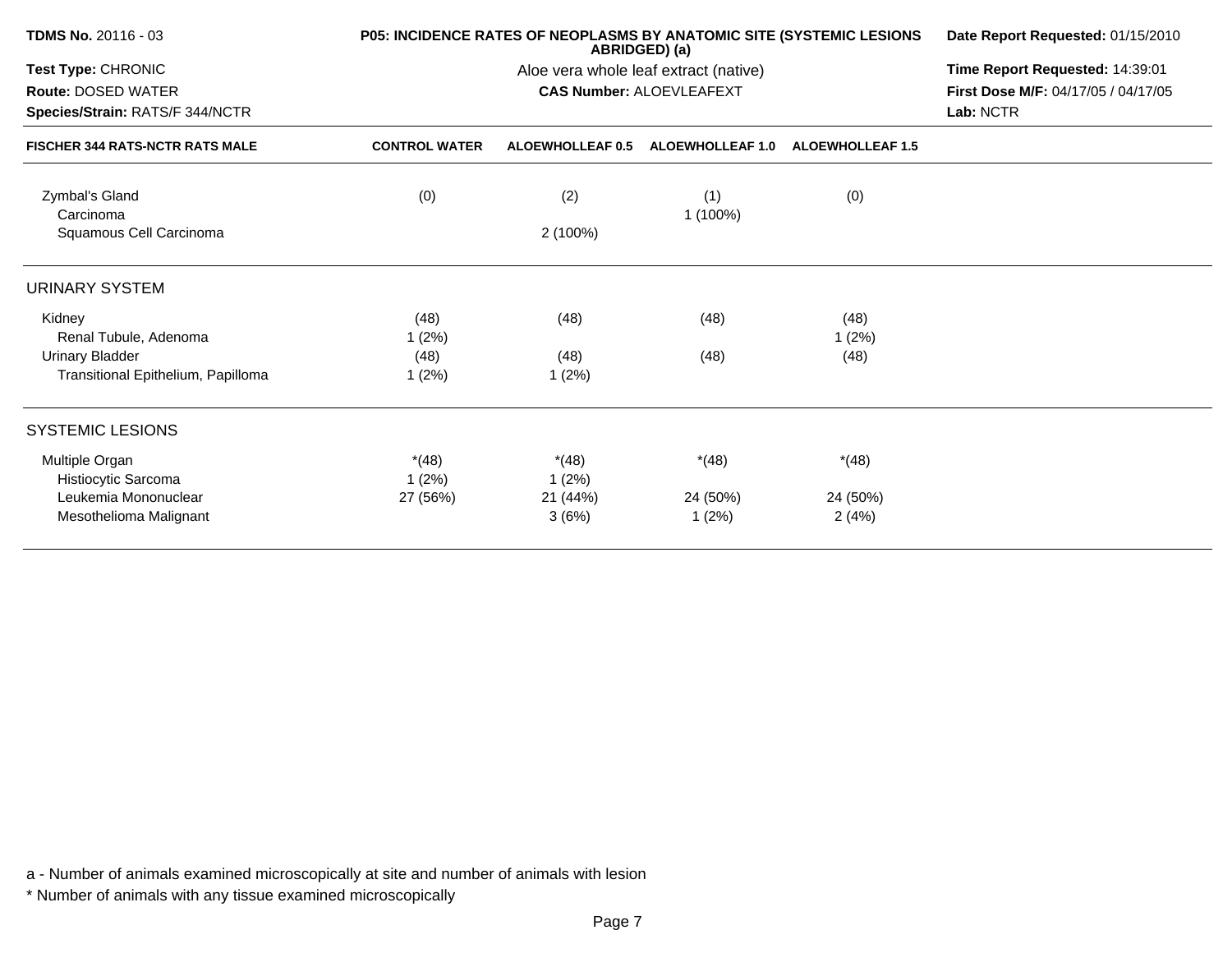| <b>TDMS No. 20116 - 03</b>                                                     | P05: INCIDENCE RATES OF NEOPLASMS BY ANATOMIC SITE (SYSTEMIC LESIONS | Date Report Requested: 01/15/2010 |                                 |                         |                                     |
|--------------------------------------------------------------------------------|----------------------------------------------------------------------|-----------------------------------|---------------------------------|-------------------------|-------------------------------------|
| <b>Test Type: CHRONIC</b>                                                      | Time Report Requested: 14:39:01                                      |                                   |                                 |                         |                                     |
| <b>Route: DOSED WATER</b>                                                      |                                                                      |                                   | <b>CAS Number: ALOEVLEAFEXT</b> |                         | First Dose M/F: 04/17/05 / 04/17/05 |
| Species/Strain: RATS/F 344/NCTR                                                |                                                                      |                                   |                                 |                         | Lab: NCTR                           |
| <b>FISCHER 344 RATS-NCTR RATS MALE</b>                                         | <b>CONTROL WATER</b>                                                 | ALOEWHOLLEAF 0.5                  | <b>ALOEWHOLLEAF 1.0</b>         | <b>ALOEWHOLLEAF 1.5</b> |                                     |
| <b>Tumor Summary for Males</b>                                                 |                                                                      |                                   |                                 |                         |                                     |
| <b>Total Animals with Primary Neoplasms (b)</b>                                | 48                                                                   | 48                                | 48                              | 46                      |                                     |
| <b>Total Primary Neoplasms</b>                                                 | 145                                                                  | 159                               | 199                             | 166                     |                                     |
| <b>Total Animals with Benign Neoplasms</b>                                     | 47                                                                   | 47                                | 46                              | 44                      |                                     |
| <b>Total Benign Neoplasms</b>                                                  | 99                                                                   | 109                               | 131                             | 108                     |                                     |
| <b>Total Animals with Malignant Neoplasms</b>                                  | 35                                                                   | 35                                | 39                              | 35                      |                                     |
| <b>Total Malignant Neoplasms</b>                                               | 46                                                                   | 50                                | 68                              | 58                      |                                     |
| <b>Total Animals with Metastatic Neoplasms</b>                                 |                                                                      | $\mathbf{2}$                      | 3                               |                         |                                     |
| <b>Total Metastatic Neoplasms</b>                                              |                                                                      | 3                                 | 4                               | 1                       |                                     |
| <b>Total Animals with Malignant Neoplasms</b><br><b>Uncertain Primary Site</b> |                                                                      |                                   |                                 |                         |                                     |
| <b>Total Animals with Neoplasms Uncertain-</b><br><b>Benign or Malignant</b>   |                                                                      |                                   |                                 |                         |                                     |
| <b>Total Uncertain Neoplasms</b>                                               |                                                                      |                                   |                                 |                         |                                     |

\*\*\* END OF MALE \*\*\*

a - Number of animals examined microscopically at site and number of animals with lesion

b - Primary tumors: all tumors except metastatic tumors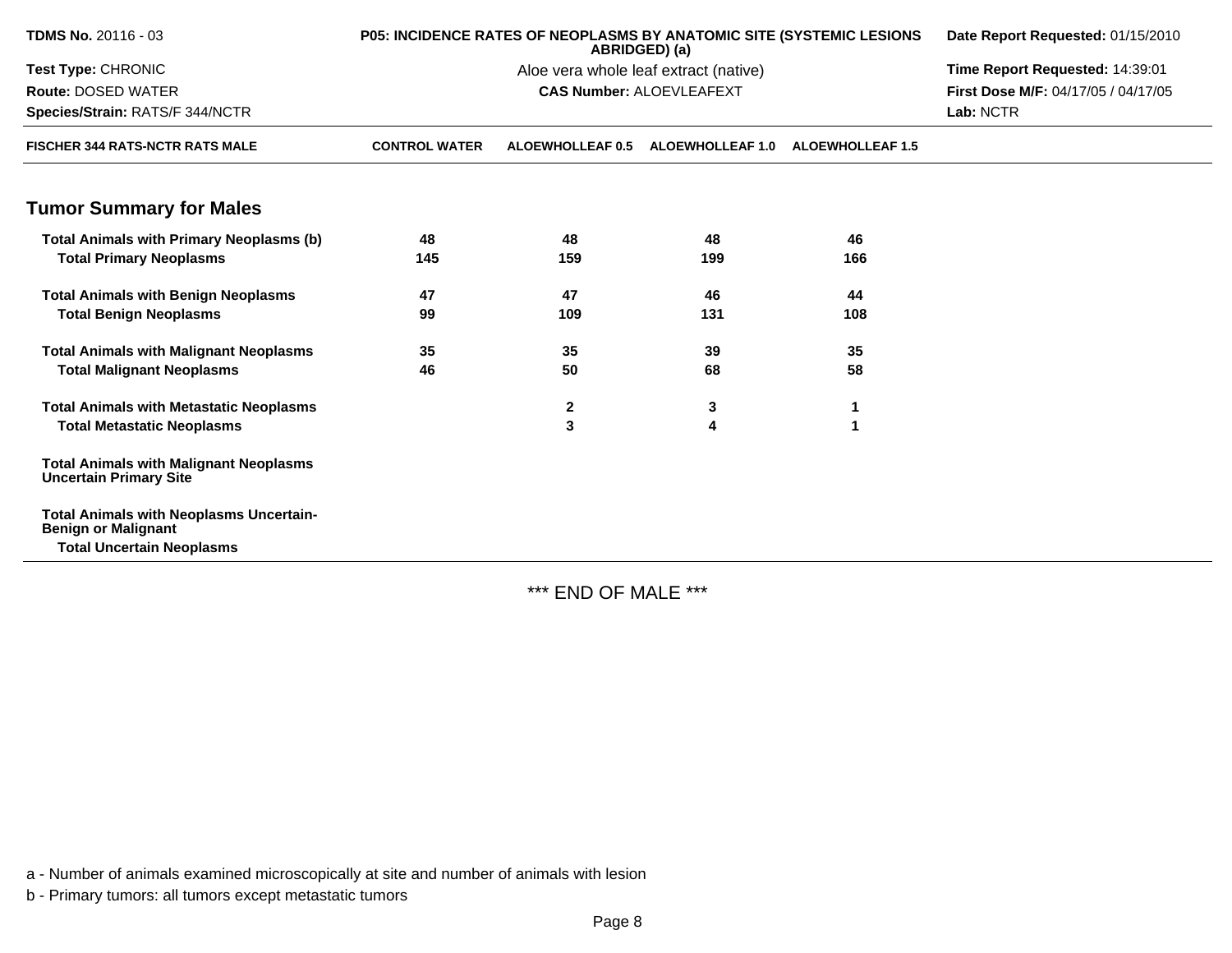| TDMS No. 20116 - 03                     | P05: INCIDENCE RATES OF NEOPLASMS BY ANATOMIC SITE (SYSTEMIC LESIONS | Date Report Requested: 01/15/2010 |                                       |                         |                                     |
|-----------------------------------------|----------------------------------------------------------------------|-----------------------------------|---------------------------------------|-------------------------|-------------------------------------|
| Test Type: CHRONIC                      |                                                                      |                                   | Aloe vera whole leaf extract (native) |                         | Time Report Requested: 14:39:01     |
| Route: DOSED WATER                      |                                                                      |                                   | <b>CAS Number: ALOEVLEAFEXT</b>       |                         | First Dose M/F: 04/17/05 / 04/17/05 |
| Species/Strain: RATS/F 344/NCTR         |                                                                      |                                   |                                       |                         | Lab: NCTR                           |
| FISCHER 344 RATS-NCTR RATS FEMALE       | <b>CONTROL WATER</b>                                                 | ALOEWHOLLEAF 0.5                  | <b>ALOEWHOLLEAF 1.0</b>               | <b>ALOEWHOLLEAF 1.5</b> |                                     |
| <b>Disposition Summary</b>              |                                                                      |                                   |                                       |                         |                                     |
| <b>Animals Initially In Study</b>       | 48                                                                   | 48                                | 48                                    | 48                      |                                     |
| <b>Early Deaths</b>                     |                                                                      |                                   |                                       |                         |                                     |
| <b>Moribund Sacrifice</b>               | 15                                                                   | 15                                | 17                                    | 20                      |                                     |
| <b>Natural Death</b>                    | $\overline{2}$                                                       |                                   | 4                                     | 5                       |                                     |
| <b>Survivors</b>                        |                                                                      |                                   |                                       |                         |                                     |
| <b>Moribund Sacrifice</b>               | $\mathbf{1}$                                                         | $\mathbf{2}$                      | 2                                     | $\mathbf{2}$            |                                     |
| <b>Natural Death</b>                    |                                                                      |                                   | 1                                     | 1                       |                                     |
| <b>Terminal Sacrifice</b>               | 30                                                                   | 31                                | 24                                    | 20                      |                                     |
| <b>Animals Examined Microscopically</b> | 48                                                                   | 48                                | 48                                    | 48                      |                                     |
| <b>ALIMENTARY SYSTEM</b>                |                                                                      |                                   |                                       |                         |                                     |
| Esophagus                               | (48)                                                                 | (47)                              | (48)                                  | (48)                    |                                     |
| Intestine Large, Ascending Colon        | (47)                                                                 | (48)                              | (46)                                  | (46)                    |                                     |
| Adenoma                                 |                                                                      |                                   | 1(2%)                                 | 5(11%)                  |                                     |
| Carcinoma                               |                                                                      |                                   | 1(2%)                                 | 1(2%)                   |                                     |
| Intestine Large, Cecum                  | (47)                                                                 | (48)                              | (47)                                  | (48)                    |                                     |
| Adenoma                                 |                                                                      |                                   | 1(2%)                                 | 5(10%)                  |                                     |
| Adenoma, Multiple                       |                                                                      |                                   |                                       | 1(2%)                   |                                     |
| Lipoma                                  |                                                                      | 1(2%)                             |                                       |                         |                                     |
| Intestine Large, Colon                  | (0)                                                                  | (0)                               | (2)                                   | (1)                     |                                     |
| Adenoma                                 |                                                                      |                                   |                                       | 1 (100%)                |                                     |
| Intestine Large, Descending Colon       | (47)                                                                 | (48)                              | (46)                                  | (47)                    |                                     |
| Intestine Large, Rectum                 | (48)                                                                 | (48)                              | (47)                                  | (47)                    |                                     |
| Intestine Large, Transverse Colon       | (47)                                                                 | (48)                              | (46)                                  | (46)                    |                                     |
| Carcinoma                               |                                                                      |                                   |                                       | 1(2%)                   |                                     |
| Leiomyosarcoma                          |                                                                      |                                   |                                       | 1(2%)                   |                                     |
| Intestine Small, Duodenum               | (48)                                                                 | (48)                              | (48)                                  | (48)                    |                                     |
| Leiomyoma                               |                                                                      |                                   | 1(2%)                                 |                         |                                     |
| Intestine Small, Ileum                  | (47)                                                                 | (48)                              | (43)                                  | (44)                    |                                     |
| Leiomyosarcoma                          |                                                                      |                                   | 1(2%)                                 |                         |                                     |
| Intestine Small, Jejunum                | (47)                                                                 | (48)                              | (45)                                  | (43)                    |                                     |
| Liver                                   | (48)                                                                 | (48)                              | (48)                                  | (48)                    |                                     |
| Hepatocellular Adenoma                  | 1(2%)                                                                |                                   |                                       |                         |                                     |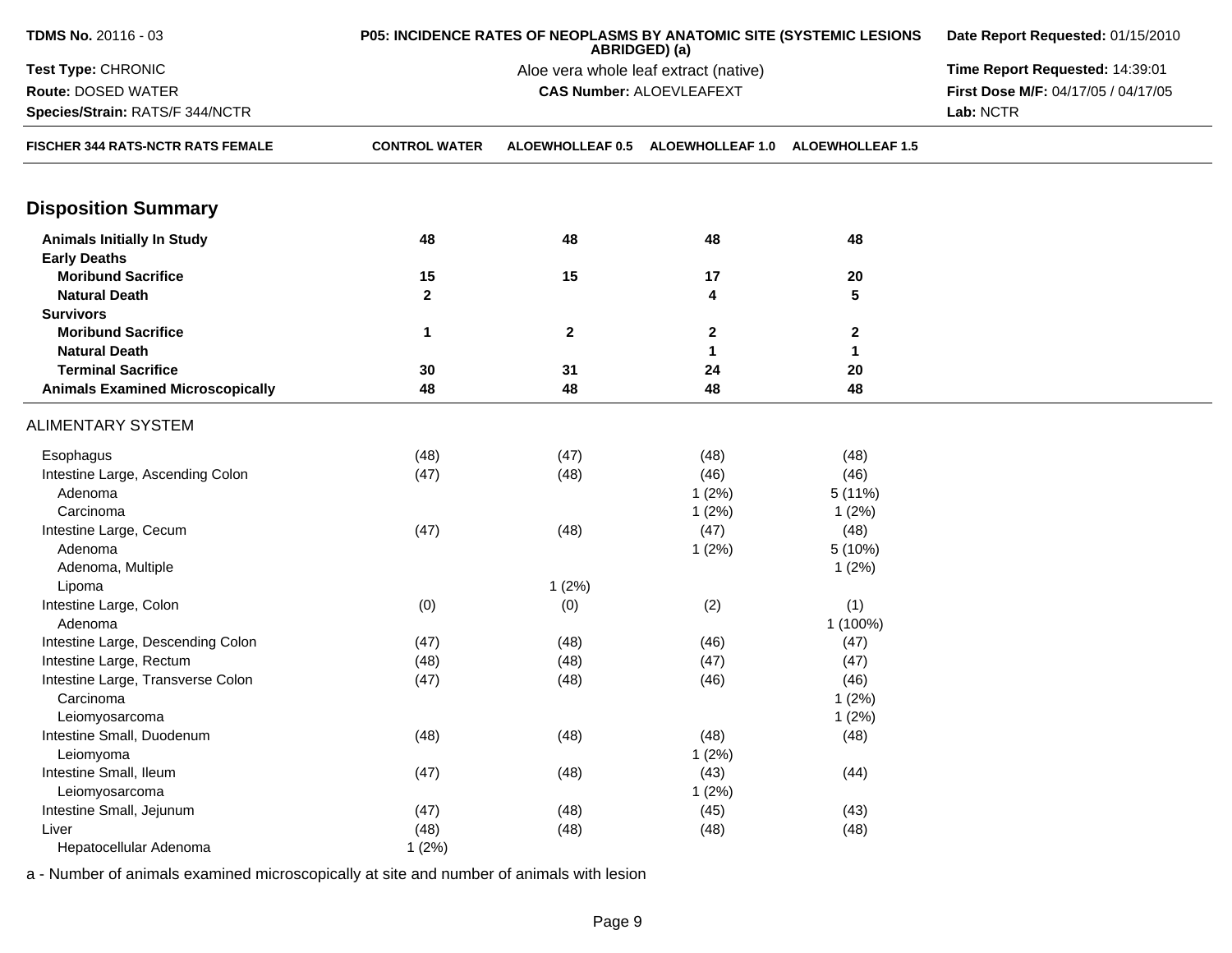| TDMS No. 20116 - 03                   | P05: INCIDENCE RATES OF NEOPLASMS BY ANATOMIC SITE (SYSTEMIC LESIONS | Date Report Requested: 01/15/2010     |                                 |                         |                                     |
|---------------------------------------|----------------------------------------------------------------------|---------------------------------------|---------------------------------|-------------------------|-------------------------------------|
| Test Type: CHRONIC                    |                                                                      | Aloe vera whole leaf extract (native) | Time Report Requested: 14:39:01 |                         |                                     |
| Route: DOSED WATER                    |                                                                      |                                       | <b>CAS Number: ALOEVLEAFEXT</b> |                         | First Dose M/F: 04/17/05 / 04/17/05 |
| Species/Strain: RATS/F 344/NCTR       |                                                                      |                                       |                                 | Lab: NCTR               |                                     |
| FISCHER 344 RATS-NCTR RATS FEMALE     | <b>CONTROL WATER</b>                                                 | ALOEWHOLLEAF 0.5                      | <b>ALOEWHOLLEAF 1.0</b>         | <b>ALOEWHOLLEAF 1.5</b> |                                     |
| Mesentery                             | (6)                                                                  | (9)                                   | (10)                            | (4)                     |                                     |
| Oral Mucosa                           | (0)                                                                  | (1)                                   | (1)                             | (0)                     |                                     |
| Squamous Cell Carcinoma               |                                                                      |                                       | 1 (100%)                        |                         |                                     |
| Squamous Cell Papilloma               |                                                                      | 1 (100%)                              |                                 |                         |                                     |
| Pancreas                              | (48)                                                                 | (48)                                  | (48)                            | (48)                    |                                     |
| <b>Proximal Colon</b>                 | (43)                                                                 | (45)                                  | (42)                            | (39)                    |                                     |
| Adenoma                               |                                                                      |                                       | 4 (10%)                         | 5 (13%)                 |                                     |
| Carcinoma                             |                                                                      |                                       | 2(5%)                           | 4 (10%)                 |                                     |
| Salivary Glands                       | (48)                                                                 | (48)                                  | (48)                            | (48)                    |                                     |
| Stomach, Forestomach                  | (48)                                                                 | (48)                                  | (48)                            | (48)                    |                                     |
| Squamous Cell Papilloma               | 1(2%)                                                                |                                       |                                 | 1(2%)                   |                                     |
| Stomach, Glandular                    | (48)                                                                 | (48)                                  | (48)                            | (48)                    |                                     |
| <b>CARDIOVASCULAR SYSTEM</b>          |                                                                      |                                       |                                 |                         |                                     |
| Heart                                 | (48)                                                                 | (48)                                  | (48)                            | (48)                    |                                     |
| Schwannoma Malignant                  | 1(2%)                                                                |                                       |                                 |                         |                                     |
| <b>ENDOCRINE SYSTEM</b>               |                                                                      |                                       |                                 |                         |                                     |
| <b>Adrenal Cortex</b>                 | (48)                                                                 | (48)                                  | (48)                            | (48)                    |                                     |
| Adenoma                               |                                                                      | 1(2%)                                 |                                 | 1(2%)                   |                                     |
| Adrenal Medulla                       | (47)                                                                 | (46)                                  | (48)                            | (47)                    |                                     |
| Pheochromocytoma Malignant            |                                                                      |                                       | 2(4%)                           |                         |                                     |
| Bilateral, Pheochromocytoma Malignant |                                                                      |                                       |                                 | 1(2%)                   |                                     |
| Islets, Pancreatic                    | (48)                                                                 | (48)                                  | (47)                            | (48)                    |                                     |
| Parathyroid Gland                     | (47)                                                                 | (45)                                  | (46)                            | (47)                    |                                     |
| Adenoma                               |                                                                      |                                       | 1(2%)                           | 1(2%)                   |                                     |
| <b>Pituitary Gland</b>                | (48)                                                                 | (48)                                  | (48)                            | (47)                    |                                     |
| Pars Distalis, Adenoma                | 32 (67%)                                                             | 35 (73%)                              | 30 (63%)                        | 18 (38%)                |                                     |
| Pars Distalis, Carcinoma              | 1(2%)                                                                | 1(2%)                                 |                                 |                         |                                     |
| <b>Thyroid Gland</b>                  | (48)                                                                 | (48)                                  | (48)                            | (47)                    |                                     |
| Bilateral, C-cell, Carcinoma          |                                                                      |                                       | 1(2%)                           |                         |                                     |
| C-cell, Adenoma                       | 5(10%)                                                               | 3(6%)                                 | 1(2%)                           | 3(6%)                   |                                     |
| C-cell, Carcinoma                     |                                                                      |                                       |                                 |                         |                                     |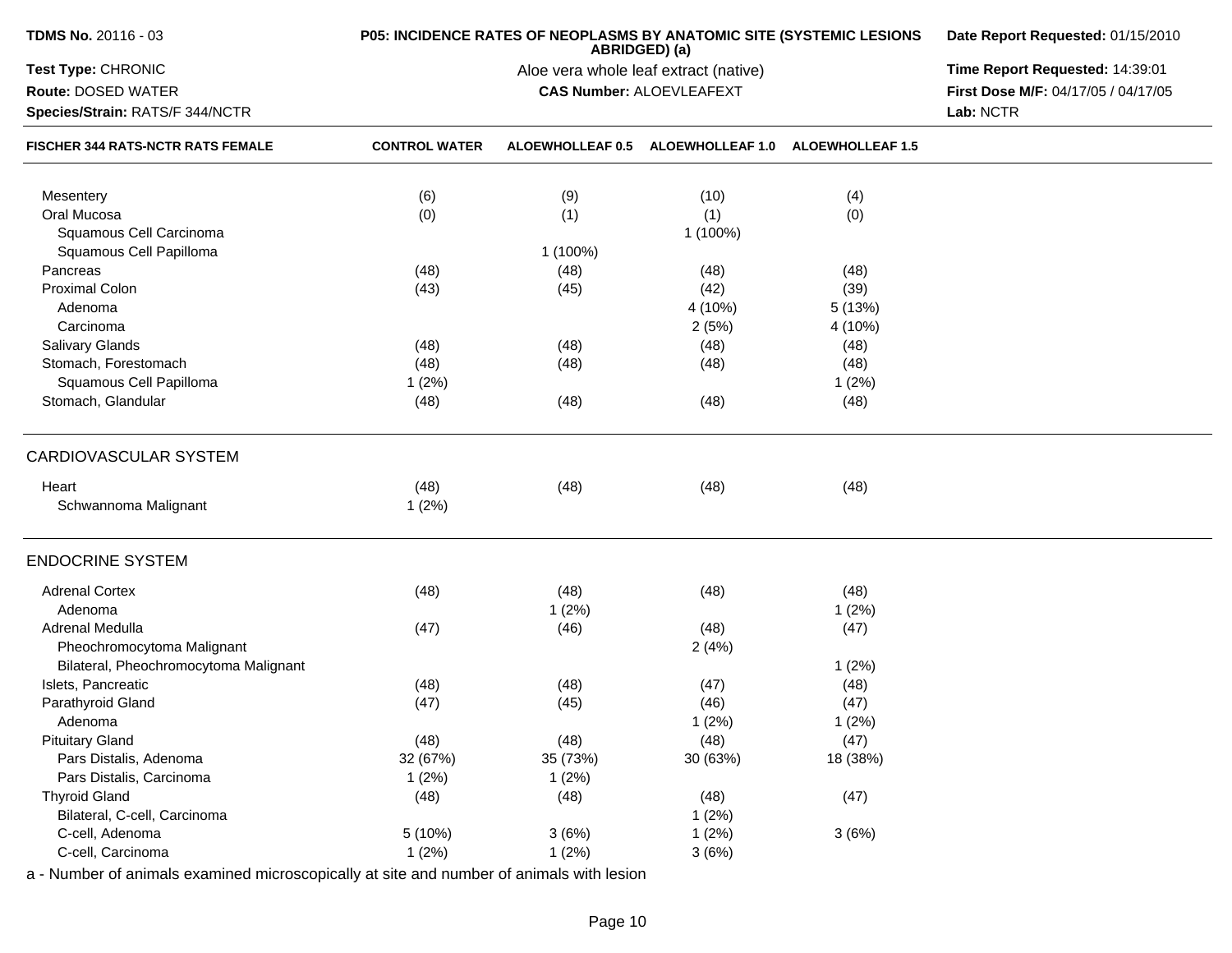| TDMS No. 20116 - 03                      | P05: INCIDENCE RATES OF NEOPLASMS BY ANATOMIC SITE (SYSTEMIC LESIONS | Date Report Requested: 01/15/2010<br>Time Report Requested: 14:39:01 |                                                                          |         |                                     |
|------------------------------------------|----------------------------------------------------------------------|----------------------------------------------------------------------|--------------------------------------------------------------------------|---------|-------------------------------------|
| Test Type: CHRONIC                       |                                                                      |                                                                      |                                                                          |         |                                     |
| <b>Route: DOSED WATER</b>                |                                                                      |                                                                      | Aloe vera whole leaf extract (native)<br><b>CAS Number: ALOEVLEAFEXT</b> |         | First Dose M/F: 04/17/05 / 04/17/05 |
| Species/Strain: RATS/F 344/NCTR          |                                                                      |                                                                      |                                                                          |         | Lab: NCTR                           |
| <b>FISCHER 344 RATS-NCTR RATS FEMALE</b> | <b>CONTROL WATER</b>                                                 |                                                                      | ALOEWHOLLEAF 0.5 ALOEWHOLLEAF 1.0 ALOEWHOLLEAF 1.5                       |         |                                     |
|                                          |                                                                      |                                                                      |                                                                          |         |                                     |
| <b>GENERAL BODY SYSTEM</b>               |                                                                      |                                                                      |                                                                          |         |                                     |
| <b>Tissue NOS</b>                        | (0)                                                                  | (0)                                                                  | (2)                                                                      | (0)     |                                     |
| <b>GENITAL SYSTEM</b>                    |                                                                      |                                                                      |                                                                          |         |                                     |
| <b>Clitoral Gland</b>                    | (48)                                                                 | (48)                                                                 | (48)                                                                     | (48)    |                                     |
| Adenoma                                  | 5(10%)                                                               | 8 (17%)                                                              | 3(6%)                                                                    | 3(6%)   |                                     |
| Adenoma, Multiple                        |                                                                      | 1(2%)                                                                |                                                                          |         |                                     |
| Carcinoma                                | 3(6%)                                                                | 4(8%)                                                                | 1(2%)                                                                    | 2(4%)   |                                     |
| Ovary                                    | (48)                                                                 | (48)                                                                 | (48)                                                                     | (48)    |                                     |
| <b>Uterus</b>                            | (48)                                                                 | (48)                                                                 | (48)                                                                     | (48)    |                                     |
| Leiomyoma                                |                                                                      |                                                                      |                                                                          | 1(2%)   |                                     |
| Leiomyosarcoma                           | 1(2%)                                                                |                                                                      |                                                                          |         |                                     |
| Polyp Stromal                            | 11 (23%)                                                             | 13 (27%)                                                             | 12 (25%)                                                                 | 8 (17%) |                                     |
| Endometrium, Adenocarcinoma              |                                                                      |                                                                      | 1(2%)                                                                    | 1(2%)   |                                     |
| Vagina                                   | (4)                                                                  | (3)                                                                  | (2)                                                                      | (4)     |                                     |
| Leiomyosarcoma, Metastatic, Uterus       | 1(25%)                                                               |                                                                      |                                                                          |         |                                     |
| Polyp                                    |                                                                      | 1 (33%)                                                              |                                                                          |         |                                     |
| <b>HEMATOPOIETIC SYSTEM</b>              |                                                                      |                                                                      |                                                                          |         |                                     |
| <b>Bone Marrow</b>                       | (48)                                                                 | (48)                                                                 | (48)                                                                     | (47)    |                                     |
| Lymph Node                               | (9)                                                                  | (7)                                                                  | (8)                                                                      | (9)     |                                     |
| Lymph Node, Mandibular                   | (48)                                                                 | (47)                                                                 | (48)                                                                     | (47)    |                                     |
| Lymph Node, Mesenteric                   | (46)                                                                 | (47)                                                                 | (48)                                                                     | (47)    |                                     |
| Spleen                                   | (48)                                                                 | (48)                                                                 | (48)                                                                     | (48)    |                                     |
| Hemangiosarcoma                          | 1(2%)                                                                |                                                                      |                                                                          |         |                                     |
| Thymus                                   | (46)                                                                 | (45)                                                                 | (45)                                                                     | (44)    |                                     |

INTEGUMENTARY SYSTEM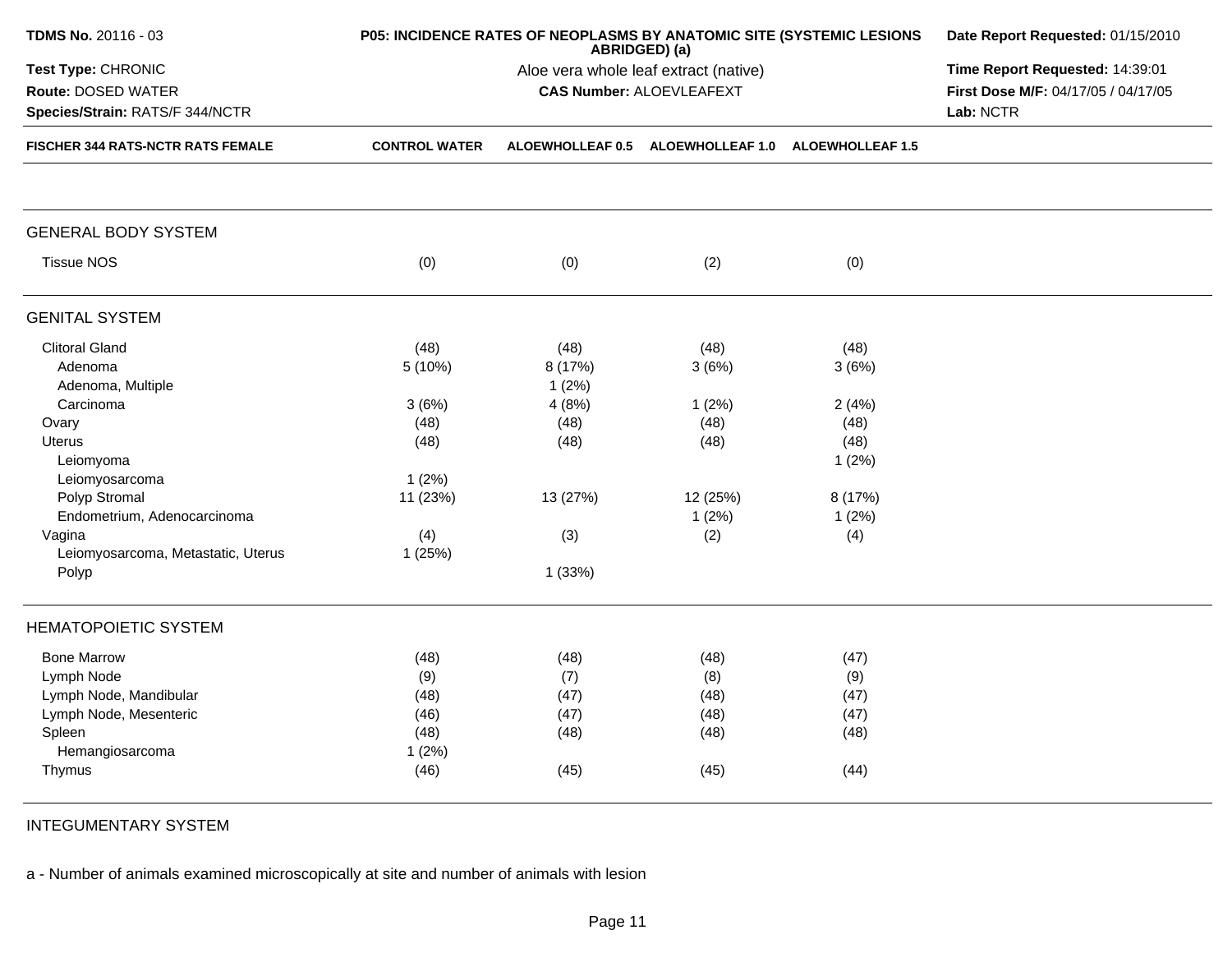| TDMS No. 20116 - 03                      | P05: INCIDENCE RATES OF NEOPLASMS BY ANATOMIC SITE (SYSTEMIC LESIONS | Date Report Requested: 01/15/2010     |                                 |                         |                                     |
|------------------------------------------|----------------------------------------------------------------------|---------------------------------------|---------------------------------|-------------------------|-------------------------------------|
| Test Type: CHRONIC                       |                                                                      | Aloe vera whole leaf extract (native) | Time Report Requested: 14:39:01 |                         |                                     |
| Route: DOSED WATER                       |                                                                      |                                       | <b>CAS Number: ALOEVLEAFEXT</b> |                         | First Dose M/F: 04/17/05 / 04/17/05 |
| Species/Strain: RATS/F 344/NCTR          |                                                                      |                                       |                                 |                         | Lab: NCTR                           |
| <b>FISCHER 344 RATS-NCTR RATS FEMALE</b> | <b>CONTROL WATER</b>                                                 | <b>ALOEWHOLLEAF 0.5</b>               | <b>ALOEWHOLLEAF 1.0</b>         | <b>ALOEWHOLLEAF 1.5</b> |                                     |
| <b>Mammary Gland</b>                     | (47)                                                                 | (48)                                  | (48)                            | (47)                    |                                     |
| Adenocarcinoma                           | 1(2%)                                                                | 4(8%)                                 |                                 |                         |                                     |
| Fibroadenoma                             | 12 (26%)                                                             | 15 (31%)                              | 9(19%)                          | 8 (17%)                 |                                     |
| Skin                                     | (48)                                                                 | (48)                                  | (48)                            | (48)                    |                                     |
| <b>Basal Cell Carcinoma</b>              | 1(2%)                                                                |                                       | 1(2%)                           |                         |                                     |
| Fibroma                                  |                                                                      |                                       | 1(2%)                           |                         |                                     |
| Sarcoma                                  | 1(2%)                                                                |                                       | 2(4%)                           |                         |                                     |
| Ear, Squamous Cell Papilloma             | 1(2%)                                                                |                                       |                                 |                         |                                     |
| Head, Basal Cell Carcinoma               |                                                                      |                                       |                                 | 1(2%)                   |                                     |
| Subcutaneous Tissue, Fibroma             |                                                                      |                                       | 1(2%)                           |                         |                                     |
| MUSCULOSKELETAL SYSTEM                   |                                                                      |                                       |                                 |                         |                                     |
| Bone                                     | (0)                                                                  | (2)                                   | (0)                             | (0)                     |                                     |
| Bone, Femur                              | (48)                                                                 | (48)                                  | (48)                            | (48)                    |                                     |
| <b>Skeletal Muscle</b>                   | (0)                                                                  | (3)                                   | (0)                             | (2)                     |                                     |
| <b>NERVOUS SYSTEM</b>                    |                                                                      |                                       |                                 |                         |                                     |
| Brain, Brain Stem                        | (48)                                                                 | (48)                                  | (48)                            | (48)                    |                                     |
| Brain, Cerebellum                        | (48)                                                                 | (48)                                  | (48)                            | (48)                    |                                     |
| Carcinoma, Metastatic, Pituitary Gland   | 1(2%)                                                                |                                       |                                 |                         |                                     |
| Meningioma Malignant                     |                                                                      |                                       |                                 | 1(2%)                   |                                     |
| Brain, Cerebrum                          | (48)                                                                 | (48)                                  | (48)                            | (48)                    |                                     |
| Astrocytoma Malignant                    |                                                                      |                                       | 1(2%)                           |                         |                                     |
| Meningioma Malignant                     |                                                                      |                                       |                                 | 1(2%)                   |                                     |
| <b>RESPIRATORY SYSTEM</b>                |                                                                      |                                       |                                 |                         |                                     |
| Lung                                     | (48)                                                                 | (48)                                  | (48)                            | (48)                    |                                     |
| Alveolar/Bronchiolar Adenoma             | 1(2%)                                                                | 1(2%)                                 |                                 |                         |                                     |
| Carcinoma, Metastatic, Thyroid Gland     |                                                                      |                                       | 1(2%)                           |                         |                                     |
| Nose                                     | (48)                                                                 | (48)                                  | (48)                            | (48)                    |                                     |
|                                          |                                                                      |                                       |                                 |                         |                                     |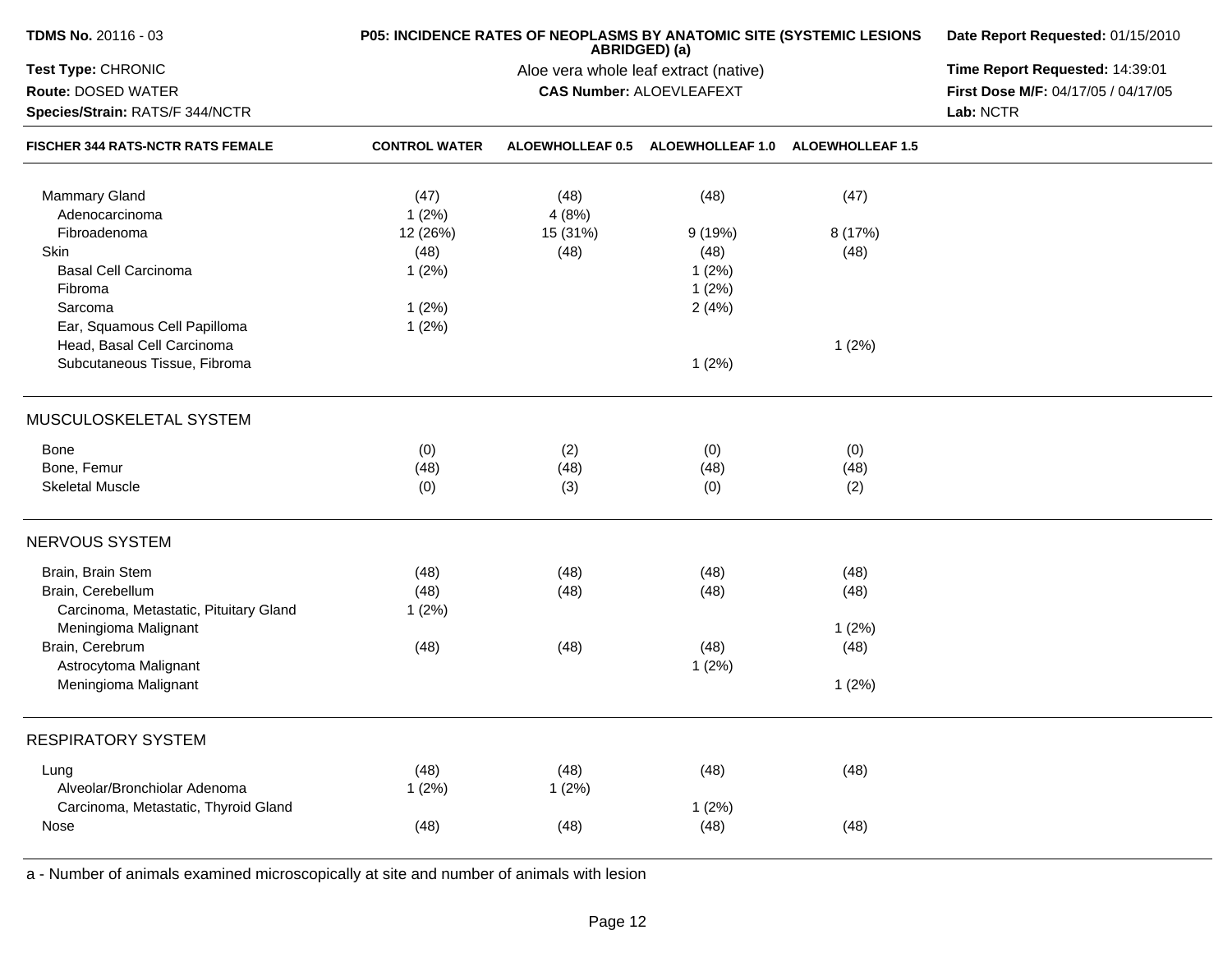| <b>TDMS No. 20116 - 03</b>                            |                      | P05: INCIDENCE RATES OF NEOPLASMS BY ANATOMIC SITE (SYSTEMIC LESIONS<br>ABRIDGED) (a) | Date Report Requested: 01/15/2010<br>Time Report Requested: 14:39:01<br>First Dose M/F: 04/17/05 / 04/17/05<br>Lab: NCTR |                         |  |
|-------------------------------------------------------|----------------------|---------------------------------------------------------------------------------------|--------------------------------------------------------------------------------------------------------------------------|-------------------------|--|
| Test Type: CHRONIC                                    |                      | Aloe vera whole leaf extract (native)                                                 |                                                                                                                          |                         |  |
| Route: DOSED WATER<br>Species/Strain: RATS/F 344/NCTR |                      | <b>CAS Number: ALOEVLEAFEXT</b>                                                       |                                                                                                                          |                         |  |
|                                                       |                      |                                                                                       |                                                                                                                          |                         |  |
| <b>FISCHER 344 RATS-NCTR RATS FEMALE</b>              | <b>CONTROL WATER</b> | <b>ALOEWHOLLEAF 0.5</b>                                                               | <b>ALOEWHOLLEAF 1.0</b>                                                                                                  | <b>ALOEWHOLLEAF 1.5</b> |  |
| <b>SPECIAL SENSES SYSTEM</b>                          |                      |                                                                                       |                                                                                                                          |                         |  |
| Ear                                                   |                      |                                                                                       |                                                                                                                          |                         |  |
| Eye                                                   | (0)<br>(48)          | (0)<br>(48)                                                                           | (1)<br>(46)                                                                                                              | (0)<br>(46)             |  |
| <b>Harderian Gland</b>                                | (48)                 | (48)                                                                                  | (48)                                                                                                                     | (48)                    |  |
| Zymbal's Gland                                        | (1)                  | (0)                                                                                   | (1)                                                                                                                      | (1)                     |  |
| Carcinoma                                             |                      |                                                                                       | $1(100\%)$                                                                                                               |                         |  |
| Squamous Cell Carcinoma                               | 1 (100%)             |                                                                                       |                                                                                                                          | 1 (100%)                |  |
| <b>URINARY SYSTEM</b>                                 |                      |                                                                                       |                                                                                                                          |                         |  |
| Kidney                                                | (48)                 | (48)                                                                                  | (48)                                                                                                                     | (48)                    |  |
| Sarcoma                                               |                      |                                                                                       |                                                                                                                          | 1(2%)                   |  |
| <b>Urinary Bladder</b>                                | (48)                 | (48)                                                                                  | (48)                                                                                                                     | (48)                    |  |
| Transitional Epithelium, Papilloma                    | 1(2%)                |                                                                                       |                                                                                                                          |                         |  |
| <b>SYSTEMIC LESIONS</b>                               |                      |                                                                                       |                                                                                                                          |                         |  |
| Multiple Organ                                        | $*(48)$              | $*(48)$                                                                               | $*(48)$                                                                                                                  | $*(48)$                 |  |
| Histiocytic Sarcoma                                   |                      |                                                                                       | 2(4%)                                                                                                                    |                         |  |
| Leukemia Mononuclear                                  | 10 (21%)             | 12 (25%)                                                                              | 19 (40%)                                                                                                                 | 18 (38%)                |  |

\* Number of animals with any tissue examined microscopically